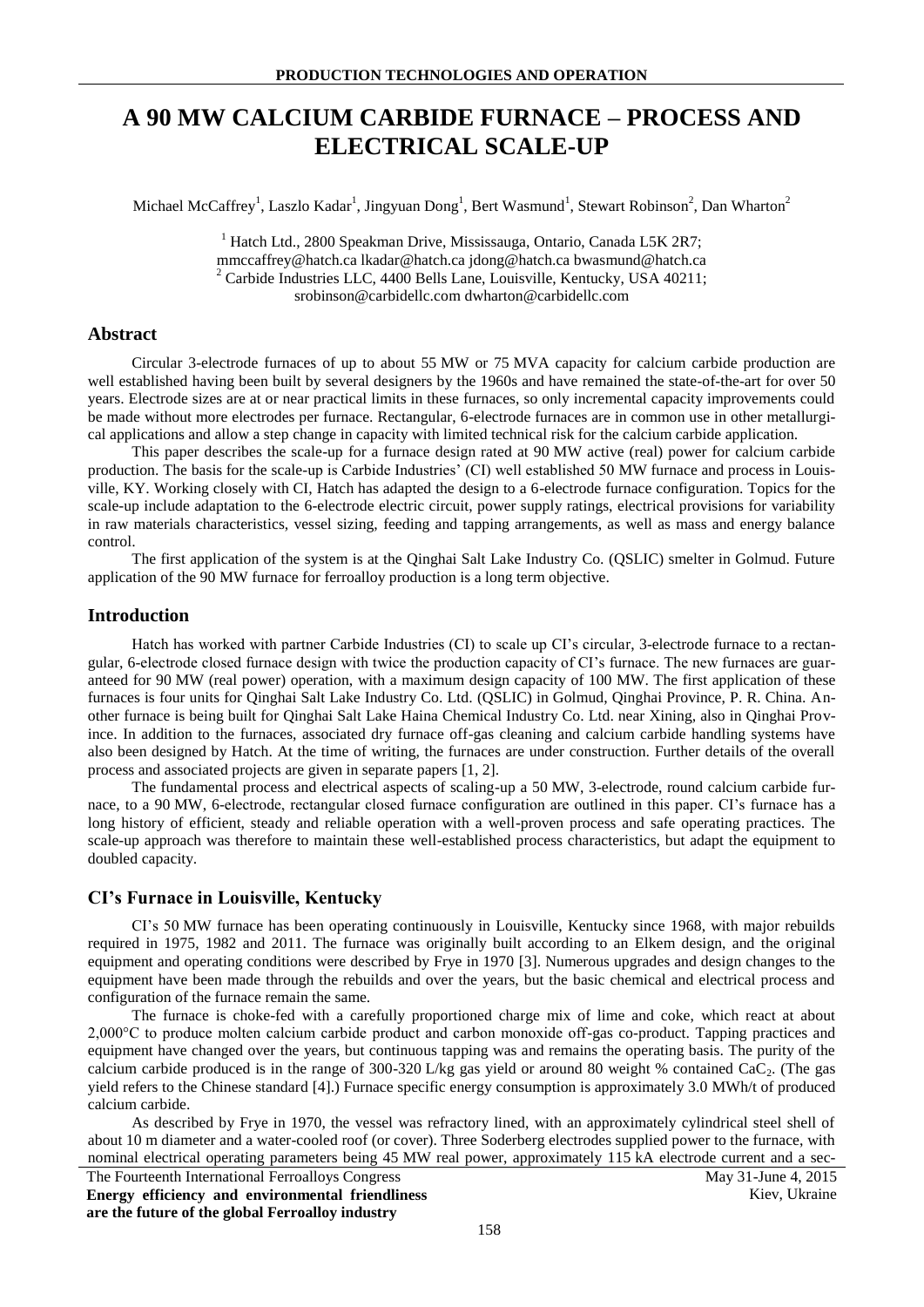ondary voltage of approximately 300 V. Power was supplied at a primary voltage of 13.8 kV through three 22 MVA, single phase transformers, equipped with on-load tap changers. Secondary voltage taps ranged from 180 to 380 V in delta-delta connection. Power factor was about 0.75.

## **Electrode and Reaction Zone Coupled**

In a calcium carbide furnace, the chemical reaction is generally understood to occur in a zone around and below the electrode tip. It is thought that this zone is a packed bed of coke with its voids filled by molten calcium carbide and evolving reaction gas. The calcium carbide drains to the furnace hearth from where it is tapped adjacent to the electrode, while the gas percolates up out of the reaction zone and through the overburden into the furnace freeboard. As the reaction proceeds and calcium carbide is tapped, fresh charge mix descends into the reaction zone from the choke fed bed of charge above. The energy driving the endothermic calcium carbide production reaction and supplying the heat to melt the materials derives from submerged arc electrical resistance heating as high current passes through the reaction zones from one electrode to another.

The reaction zones form a crucible within the charge bed contained in the furnace cavity, and if close enough to adjacent electrodes, the reaction zones may overlap. In case of reaction zones overlapping, a larger crucible containing multiple electrodes exists. This condition allows for calcium carbide produced below one electrode to flow to and be tapped from a taphole adjacent to another electrode (liquid communication). Since it is not practical to tap at each electrode at all times, overlapping reaction zones that provide good liquid communication is a primary design requirement for a multi-electrode calcium carbide furnace [5].

The basic unit of the calcium carbide furnace as a multi-part reactor is the electrode and reaction zone pairs. Referencing again Frye's description of CI's furnace in Louisville in 1970, each part reactor has a power of 15 MW, sees a typical 115 kA current and from Ohm's Law, it can be inferred that the electrode resistance is approximately 1.1 m $\Box$ . At this power level, based on 3.0 MWh/t, calcium carbide production is 5 t/h per electrode. 3.0 MWh/t is achievable with high quality feeds, efficient equipment design and steady plant operation. For clarity, the mass unit here is a Metric tonne, i.e. 1,000kg.)

To increase the capacity of the furnace as a whole, one must either increase the power through each electrode, or increase the number of electrodes. Calcium carbide production increases correspondingly. In 3-phase AC electric smelting furnaces, the normal electrode arrangements are three electrodes in a delta within a circular vessel, or six electrodes in a line within a long rectangular vessel. So to double capacity, the choice is between three electrodes with doubled power, or six of the same size.

### **Selection of Number and Configuration of Electrodes**

As noted earlier, CI's Louisville furnace has operated well since the late 1960s with a steady and generally well understood smelting process. The operating parameters per electrode are well known and proven, and the relevant dimensions of the furnace are also known, of course. As a starting point for a scale-up, simply increasing the number of electrodes means that the main process and electrical parameters per electrode are known, as are key dimensions such as electrode diameter, electrode-to-sidewall distance and electrode tip-to-hearth distance.

Relative to these known parameters, increased power per electrode requires adjustments to many other parameters, mainly in furnace dimensioning, electrode sizing and electrical parameters. Westly [6] was able to determine generally for scaling submerged arc furnaces that:

 $R \propto P^{-1/2}$ , where R is electrode resistance to ground (or hearth) and P is electrode power, or

## $I \propto P^2 I_3$ , where I is electrode current.

Westly also builds on well-known earlier work which established that for submerged arc furnaces, the following relationship exists:

> $k = R\pi D$ , where k is a process specific factor known from reference installations, and D is electrode diameter.

Using these formulae, values for resistance, current and electrode diameter have been calculated for electrode power levels scaled up from Frye's description of CI's operation in 1970. These are summarized in Table 1. Also included in the table is estimated power factor for each case assuming inductance is unchanged from the base case. Finally, furnace diameter is also given, estimated based on a constant hearth power density.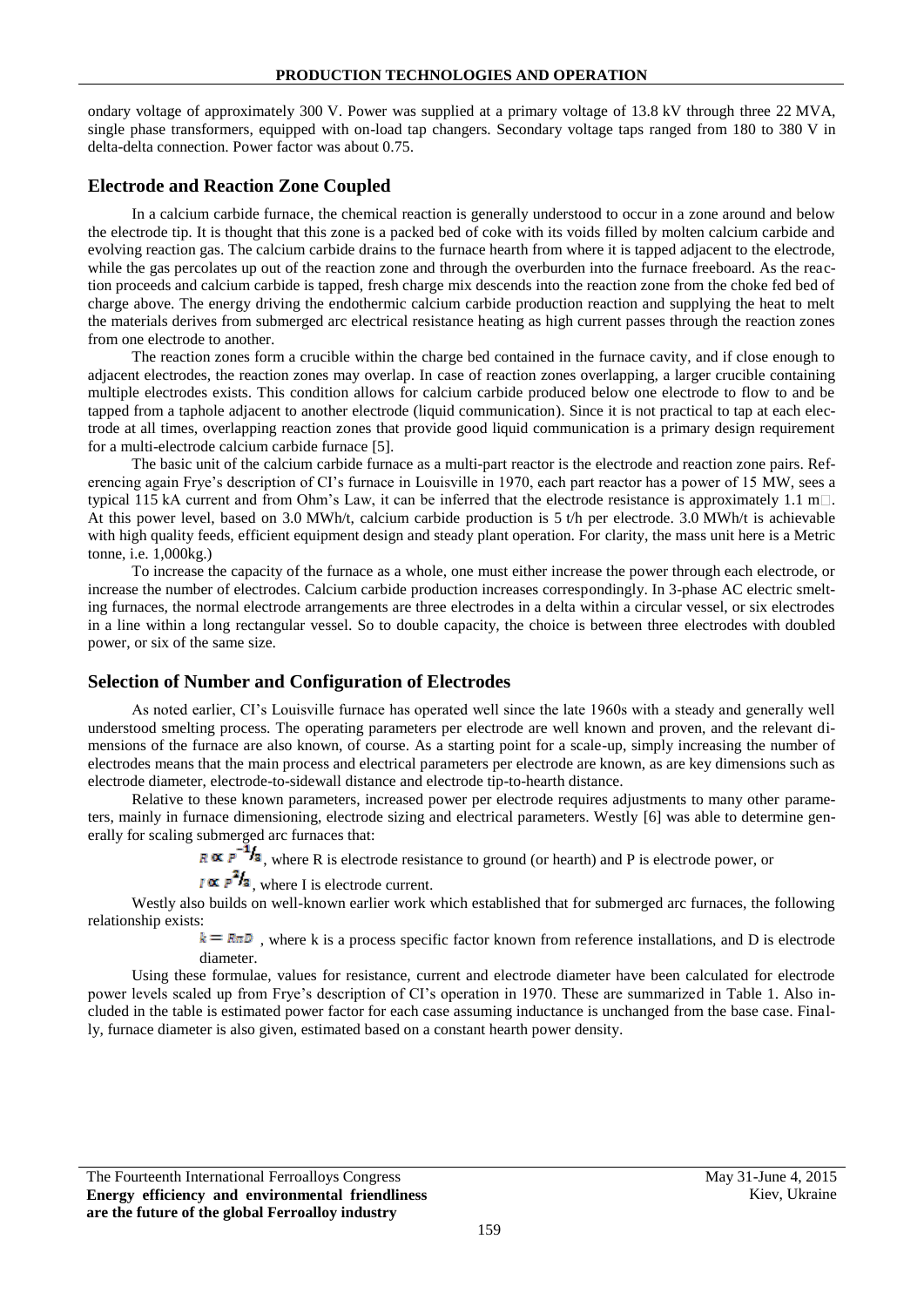| Fraction of CI's Capacity (%)    | 100  | 133  | 167  | 200  |
|----------------------------------|------|------|------|------|
| Power per Electrode (MW)         | 15   | 20   | 25   | 30   |
| Electrode Resistance (m $\Box$ ) | 1.13 | 1.03 | 0.95 | 0.90 |
| Electrode Current (kA)           | 115  | 139  | 162  | 183  |
| Electrode Diameter (m)           | 1.58 | 1.73 | 1.87 | 1.99 |
| Power Factor (%)                 | 0.75 | 0.72 | 0.69 | 0.67 |
| Furnace Diameter (m)             | 10   | 11.5 | 12.9 | 14.1 |

**Table 8:** Scale Up Comparison for Higher Power Per Electrode for a 3-Electrode Furnace

The comparison shows that as power is scaled up, electrode current rises. Although the current rise is less than in direct proportion to the power increase, it does quickly rise beyond precedents so far set in the industry. Electrode size is within the range of precedent, although near its limit. Furnace diameter is well within the range of precedent for circular smelting furnaces. Power factor goes down.

These results appear to suggest that such a scale-up to double capacity (30 MW/electrode) is possible provided that one can design suitable power supply equipment for the high current (183 kA). However, all of these cases represent significant extrapolations from prior practice based on scale-up formulae for which electrode power levels of not more than about 17 MW have been considered. It is unknown what new phenomena may manifest at the higher power levels, so these cases carry great uncertainties.

Additionally, the extrapolation is from a known operation (CI's) with consistent, high quality, well known and well controlled feed materials. For the scale up to be commercially useful, it should be broadly applicable in the calcium carbide industry, i.e. for a variety of raw materials possibilities. As will be seen later in this paper, making provision for the likely range of raw materials resulted in significant design margins being needed, especially with respect to resistance (allowing for lower values) and current (allowing for higher values). For a 30 MW/electrode scale-up, this implies design provision for electrode currents in excess of 200 kA.

Ultimately, a judgement was made that uncertainties in the process and electrical performance at very high electrode power levels were too great without some form of large-scale testwork. Instead, it was decided to increase the number of electrodes per furnace from three to six, and this led naturally to the well-established rectangular 6-electrodein-line furnace configuration. It was judged that the challenges of developing completely new equipment designs could be managed by the design team. Hatch and CI's partnership allowed the two companies to make complimentary contributions to the new design: CI's process and operational knowhow was combined with Hatch's expertise in custom furnace design.

## **Vessel Scale-Up**

The traditional approach to sizing 3-electrode submerged arc furnaces based on partially overlapping reaction zones is illustrated in Figure 1, taken from Kelly.**Ошибка! Закладка не определена.** Figure 2 shows how this concept has been applied for the scale-up to a 6-electrode-in-line furnace. Reaction zones between electrodes overlap in the same way as in the 3-electrode furnace.



<span id="page-2-0"></span>**Figure 15:** Traditional 3-Electrode Circular Furnace Sizing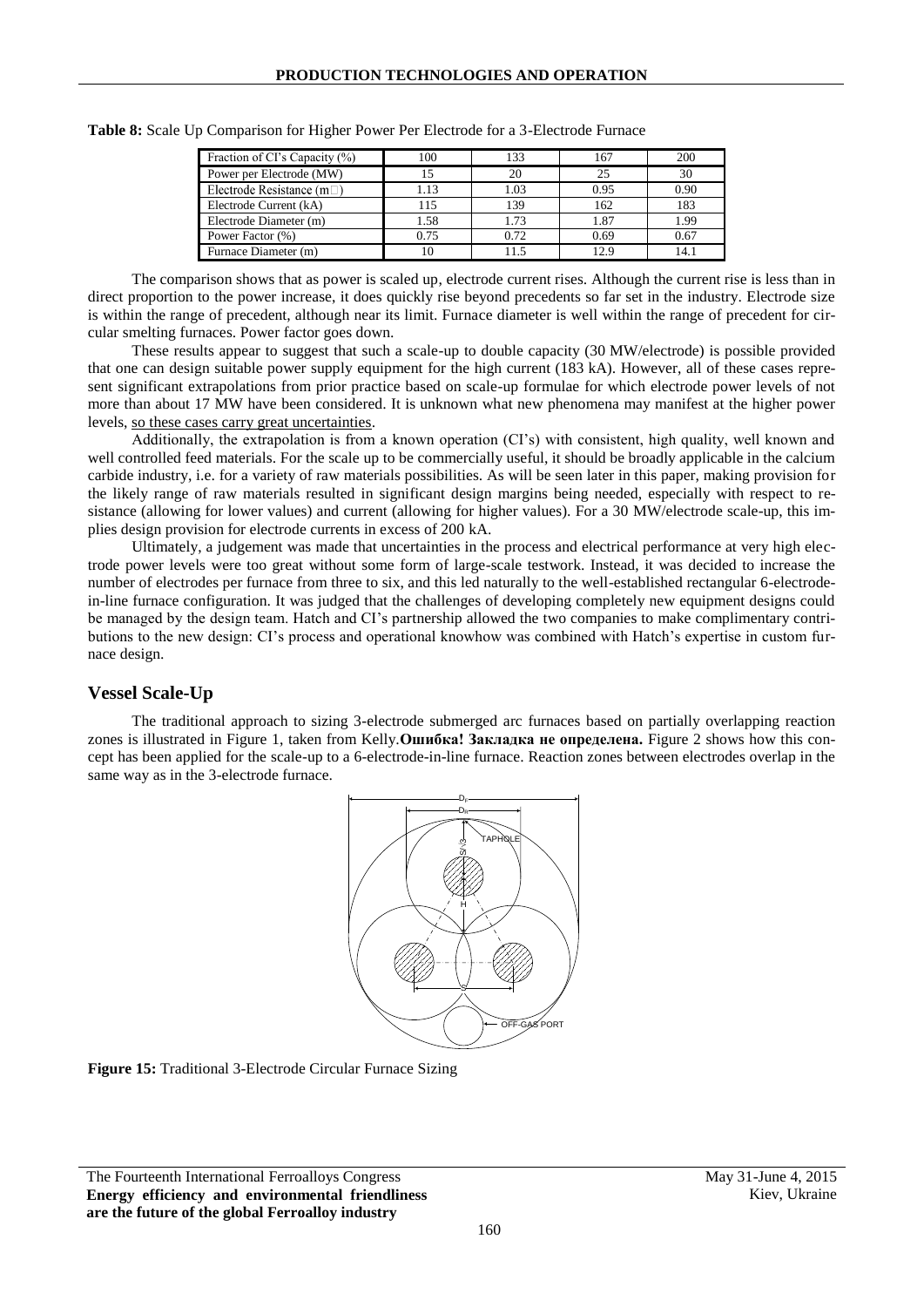

<span id="page-3-0"></span>**Figure 16:** Adaptation of Traditional Sizing Approach for 6-Electrode Rectangular Furnace

Note that for the in-line electrode arrangement, there is no corresponding hot spot in the centre of the furnace between three electrodes. It was thought that the central hot spot tends to ensure flow of the carbide in the furnace between the reaction zones. As a result, for the in-line furnace, a small adjustment was made to decrease electrode spacing to provide greater overlap between electrodes to compensate for the absence of the hot spot and thereby ensure good liquid communication between the reaction zones.

Off-gas ports on circular furnaces are normally located in the dead zones towards the shell between electrodes, as shown in [Figure 15.](#page-2-0) For the rectangular furnace, these zones are too small, so off-gas ports have been located at each end of the furnace, as shown in [Figure 16,](#page-3-0) thus extending its length relative to the minimum required by the reaction zones. Considering the foregoing, the resulting furnace size is about 6.5 m across and 27 m long at the shell. In comparison to CI's reference, hearth area is slightly more than doubled, mainly because of the extra space required to accommodate the off-gas ports.

Overall vessel height was based on the precedent at CI. However, the furnace was made slightly higher to allow for greater freedom to set electrode burden depth above the electrode tip to adapt to different feed materials and application of the technology at higher than sea level elevation. (QSLIC's Golmud project is located at 2,800 m above sea level where atmospheric pressure is about 71 kPa.) Magnesium recirculation within the furnace is the main consideration. Mg crusting within the furnace charge may lead to lost charge permeability and when severe, can cause furnace disruptions that may include over-pressurization, blows, and in extreme cases, eruptions.

Mg recirculation results from formation of Mg vapour in the hot reaction zone of the furnace  $(MgO + C \rightarrow Mg + CO)$  and its reoxidation in the charge above the electrodes or in the furnace freeboard  $(Mg + CO \rightarrow MgO + C)$ . It is likely that higher levels of Mg in the feed and higher elevation are competing factors which affect the equilibrium of these reactions. With a somewhat higher furnace, the operators have greater freedom to raise or lower electrodes to adjust off-gas temperature and the equilibrium. Of course, such adjustments have secondary electrical effects on resistance, so adjustments must be made with consideration for these effects as well.

#### **Mass and Energy Balances**

In terms of mass and energy balance, the furnace process scales directly on a per electrode basis. Thermal and electrical energy losses have been estimated for both CI's 3-electrode circular furnace and for the 6-electrode rectangular furnace. Overall, these losses are the same in both cases and there is no net change in furnace specific energy consumption. In both cases, specific energy consumption is about 3.0 MWh/t for good quality feed, i.e. metallurgical coke with 88% fixed carbon (moisture free basis) and burned lime with 96% CaO. The balances are summarized in Table 2 both on specific and absolute bases.

| Input / Output           | Temp           | <b>Specific Value</b>                  |                                            | Typical - 45 MW           |                          | Scaled- $Up - 90 MW$      |                      |
|--------------------------|----------------|----------------------------------------|--------------------------------------------|---------------------------|--------------------------|---------------------------|----------------------|
| (Mass / Energy)          | (C)            | <b>Mass</b><br>(t/t CaC <sub>2</sub> ) | <b>Energy</b><br>(MWh/t CaC <sub>2</sub> ) | <b>Mass Flow</b><br>(t/h) | Power<br>(MW)            | <b>Mass Flow</b><br>(t/h) | <b>Power</b><br>(MW) |
|                          |                |                                        |                                            |                           |                          |                           |                      |
| <b>Inputs</b>            |                |                                        |                                            |                           |                          |                           |                      |
| Charge Mix               | 25             | 1.45                                   | ٠                                          | 21.8                      | $\overline{\phantom{a}}$ | 43.5                      | ٠                    |
| <b>Electrical Energy</b> | ۰              | ٠                                      | 3.000                                      | ۰                         | 45.0                     | ۰                         | 90.0                 |
| <b>Total</b>             | $\blacksquare$ | 1.45                                   | 3.000                                      | 21.8                      | 45.0                     | 43.5                      | 90.0                 |
|                          |                |                                        |                                            |                           |                          |                           |                      |
| Outputs                  |                |                                        |                                            |                           |                          |                           |                      |
| $CaC_2(300)$ L/kg)       | 2.000          | 1.00                                   | 740                                        | 15.0                      | 11.1                     | 30.0                      | 22.2                 |
| Off-Gas & Dust           | 800            | 0.45                                   | 120                                        | 6.8                       | 1.8                      | 13.5                      | 3.6                  |
| <b>Chemical Reaction</b> | ۰              | ٠                                      | 1.840                                      | ۰                         | 27.6                     | ۰                         | 55.2                 |
| Electrical & Thermal     |                | ۰                                      | 300                                        | ۰                         | 4.5                      | ۰                         | 9.0                  |
| Losses                   |                |                                        |                                            |                           |                          |                           |                      |
| <b>Total</b>             | $\blacksquare$ | 1.45                                   | 3,000                                      | 21.8                      | 45.0                     | 43.5                      | 90.0                 |

**Table 9:** Mass and Energy Balances

The Fourteenth International Ferroalloys Congress May 31-June 4, 2015 **Energy efficiency and environmental friendliness are the future of the global Ferroalloy industry**

Kiev, Ukraine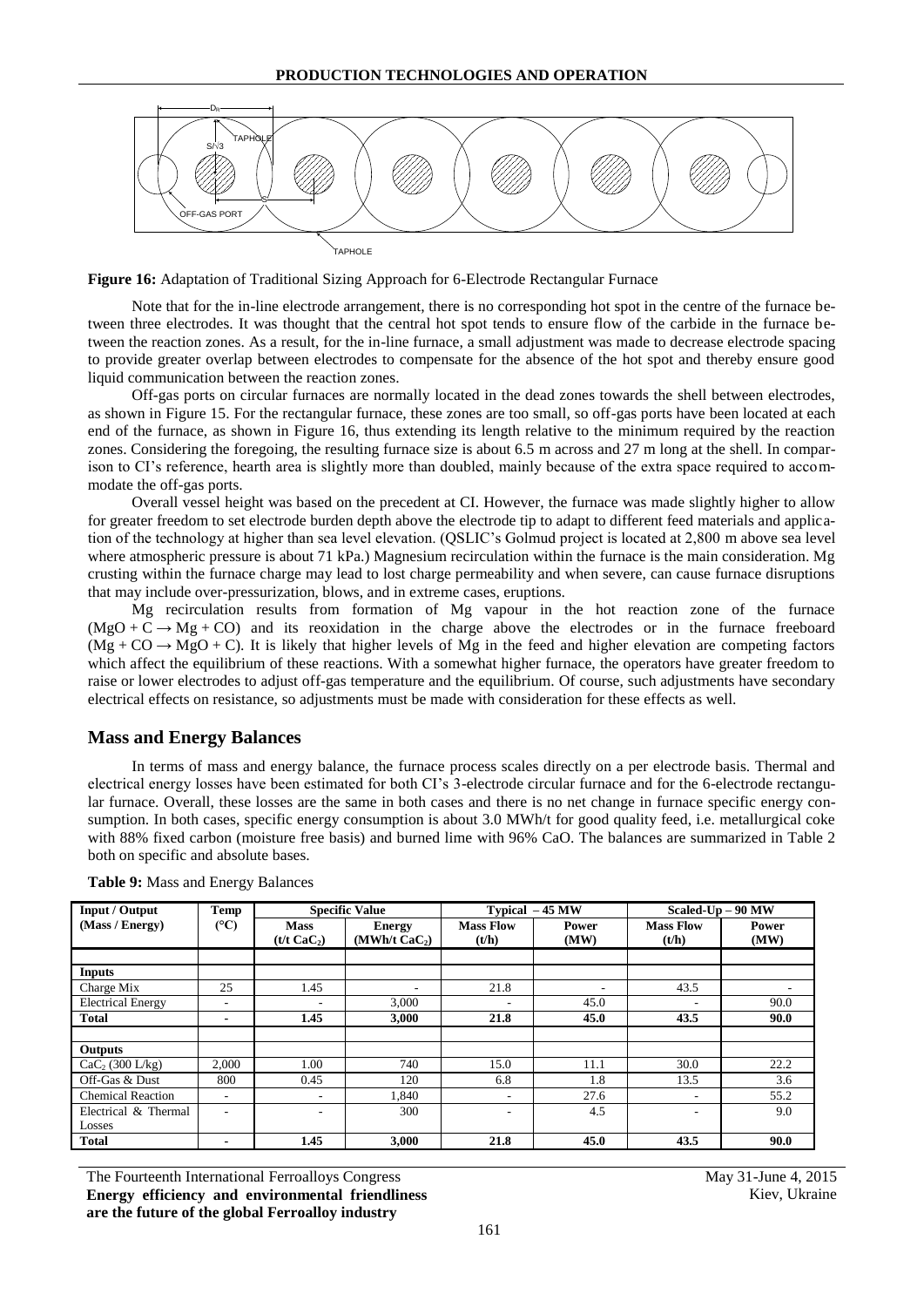Data presented in the Table will vary for differing raw materials characteristics and detailed calculations that must be prepared for any particular new application. Specific energy consumption can be significantly increased, and furnace productivity decreased, if low quality raw materials are used.

## **Tapping**

Tapping of a choke fed calcium carbide furnace is its primary means of mass and energy balance control. Once the power is turned on and material is heated, reactions occur and feed is consumed. If the calcium carbide pool is overtapped, tapping naturally stops because there is insufficient liquid remaining. On the other hand, if tapping does not keep pace with the rate at which the calcium carbide is produced, then the calcium carbide accumulates, electrode currents increase rapidly and the liquid pool overheats. This can lead to troublesome liquid boil-ups and dangerous gas blows. For large, high production rate furnaces, it is continuous tapping that keeps the furnace in balance by ensuring that liquid calcium carbide is removed at approximately the same rate at which it is produced, and thus is prevented from overheating.

Tapping at CI uses three tapholes, one adjacent to each electrode, and is continuous. Each taphole is worked in sequence around the furnace and tapping shifts from one hole to the next, with the tapping frequency varied depending on furnace conditions. Normally, as one taphole is being closed, then the next is being opened. Two tappers are required. If tapping must be interrupted for an extended period of time, then power must be shut off. The tapping sequence at CI is illustrated in Figure 3 below.



**Figure 17:** Tapping Sequence at CI

For the 6-electrode furnace, it was intended to match this approach as closely as possible to achieve the same objectives. Consequently, the furnace is provided with six tapholes, one adjacent to each electrode. For the circular furnace, tapholes are located approximately 10.5m apart along the perimeter of the shell. This leaves plenty of space available to accommodate the tapping components on the furnace and the ancillary equipment on the adjacent tapping floors. However, for the rectangular furnace with electrodes on less than 4 m spacing, it is impractical to locate all tapholes along one side of the furnace. Instead, three tapholes are located on each sidewall at the Electrode #1, 3 and 5 positions on one side, and on the Electrode #2, 4, and 6 positions on the other side. This is illustrated in Figure 4.

With three tapholes on each side of the furnace, it was natural to follow CI's tapping rotation among three tapholes, except in this case two tappers work on each side of the furnace and circulate among their tapholes. This is also illustrated in Figure 4.



Figure 18: Tapping Sequence for the 90 MW 6-in-Line Furnace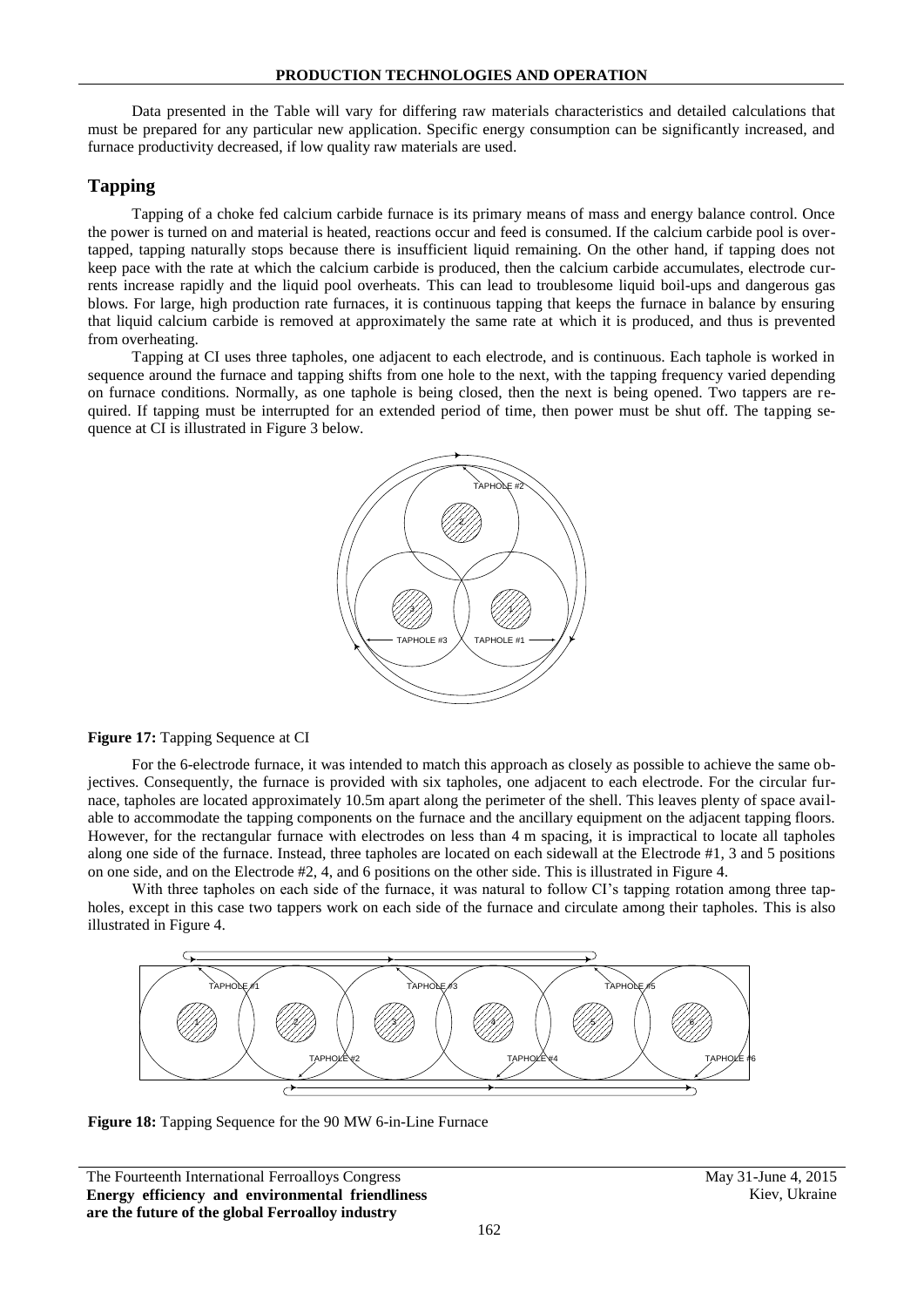#### **Electrical Scale-Up**

The choice to proceed with six electrodes leads to selection of electrodes of the same size as the precedent, i.e. CI's 1,575 mm diameter. However, Hatch's current generation electrode column system has been recently built for 1,600 mm diameter electrodes, so this was selected to avoid unnecessary redesign. It has been determined that this has negligible impact on the process and electrical characteristics of the furnace.

The 3-phase AC electrical circuits differ between the 3-electrode and 6-electrode furnaces. In the 3-electrode case, the furnace comprises a single 3-phase electrical circuit supplied through three electrodes, one for each phase, from three single phase transformers connected in delta or star configuration or from a single three-phase transformer. In the 6-electrode case, the furnace comprises three single phase circuits, each supplied by a single phase transformer connected to an electrode pair. The two arrangements are shown schematically in Figure 5 below. Note that the electrode to hearth resistance of 1.1 m $\Box$  quoted for the 3-electrode furnace is equivalent to 2.2 m $\Box$  per electrode pair for the 6-electrode furnace. Note also that the 6-electrode furnace has been designed for the higher primary voltage of 110kV available for the QSLIC project in Golmud.





The operating resistance in a calcium carbide furnace is influenced by a number of factors including the furnace design and dimensioning, as well as the raw materials. In particular, particle size of lime and coke, chemical composition of lime and coke, and resistivity of coke are known to affect the operating resistance. There is no systematic way to calculate precisely the operating resistance of a calcium carbide furnace based on quantification of these parameters. In fact, even in cases of consistent furnace feeds at any particular plant, the operating resistance varies significantly over time.

In principle, Hatch's 6-electrode furnace power supply sizing is based on Westly's C3 curves [7], along with Carbide Industries' and another producer's operating data. [Figure 20](#page-6-0) shows the Power-Voltage-Current (PVI) diagram of the 90MW furnace. The diagram indicates the relationship between the furnace power and electrode currents for each transformer tap position. These operating points can also be correlated with the electrode resistance values shown in black lines. The target operating setpoint of the furnace, 90 MW at 115 kA, which corresponds to 2.2 m $\Box$  resistance per electrode pair is indicated on the diagram. The Westly curves for calcium carbide with different confidence levels are also shown.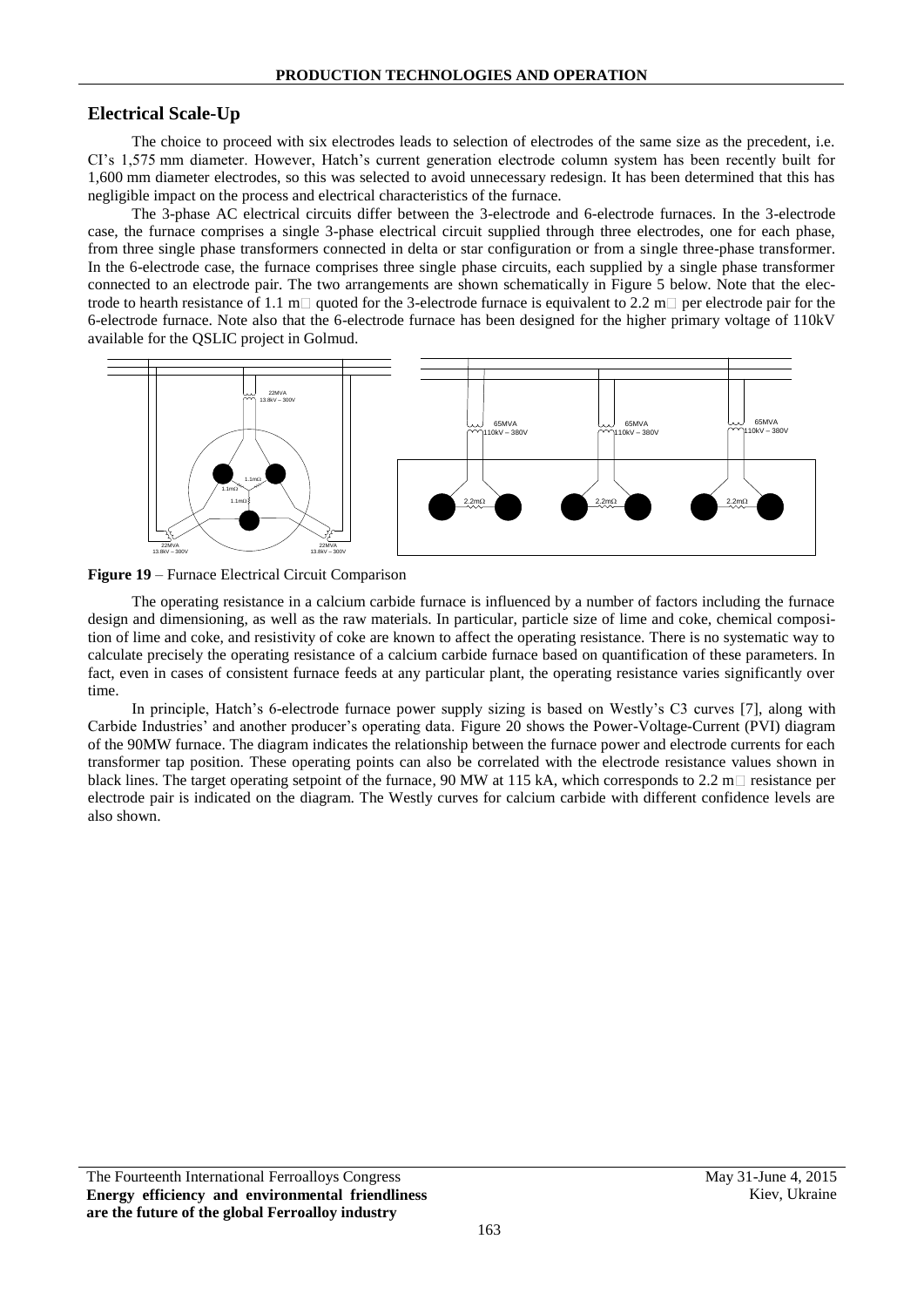

<span id="page-6-0"></span>**Figure 20:** PVI for the 6-Electrode, 90 MW Furnace

While the target operating point is based on Frye's description of CI's furnace, one can see from inspection of the PVI diagram that it sits favorably near the lower edge of the range of Westly's curves. It is a favourable position within the range since its relatively high electrode pair resistance reduces current and increases power factor. This is reflective of CI's careful management of the raw materials and operating practices.

For the scale-up to the 6-electrode furnace to be commercially useful, it should be broadly applicable in the calcium carbide industry, i.e. for a variety of raw materials possibilities. So, one can note in the PVI that the furnace operating envelope (shown in green) allows for a wide variation of the operating parameters, including the likely range of potentially observable resistance at 90 MW according to Westly. Since furnace power supply cannot usually be easily upgraded, the operating envelope was sized such that it provides enough room for any future variation in the raw materials as well as for operational improvements. This is indicated with the orange rectangular boxes above and below the design 90 MW, 115 kA, and 2.2 m $\Box$  electrode pair resistance operating point.

Since the operating power factor of such furnaces can be as low as 0.50, the power supply needs to be designed with adequate power factor correction equipment to ensure not only an acceptable power factor to the power supply utility but also to ensure that the voltage drop of the furnace transformers' supply bus is managed adequately. Depending on the actual objective, the power factor correction capacitor bank should be able to supply a capacitive reactive power of around 100 MVAr. Depending on the actual system, this can be achieved by using switchable capacitor banks, or, if a more sophisticated control is required, even a STATCOM [8] system may be used.

Based on the available operating envelope (the green line) the power supply system will allow production with a power level of up to 100-105 MW, which is the present upper limit considering the physical size of the furnace. However, in later stages even higher power levels may be possible with experience and/or mechanical upgrades which may be considered in the future.

#### **Conclusion**

A new 6-electrode rectangular 90 MW calcium carbide furnace design has been developed. Its process and electrical scale-up has been developed using information obtained from the furnace operated by Carbide Industries in Louisville, Kentucky since 1968. The scale-up approach is to maintain a 15 MW electrode and reaction zone as a basic element of the furnace, and to increase the number of electrodes and reaction zones within the vessel. This approach minimizes